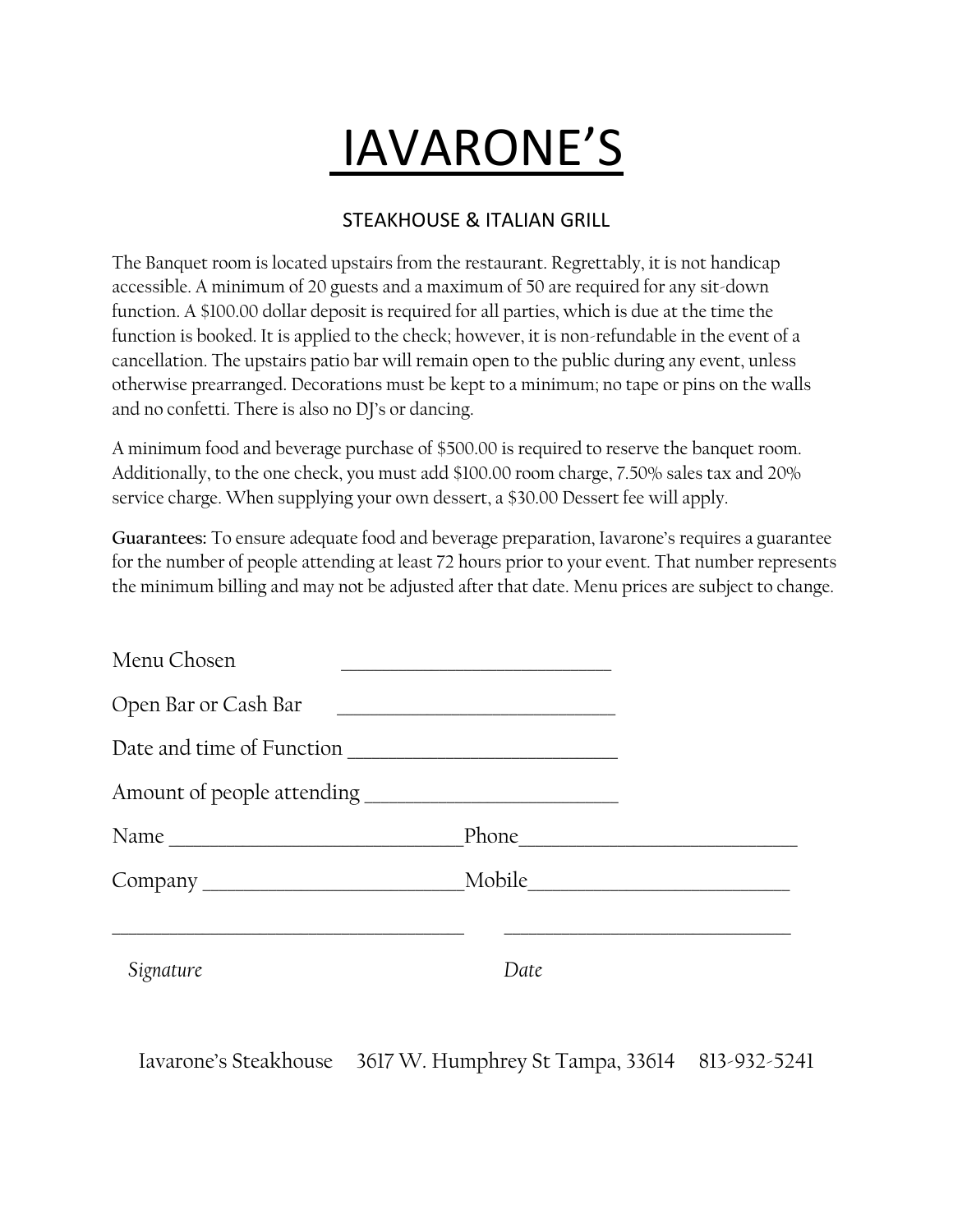# **Lunch Family Style Menu**

# **\$24.00 per person**

*Family Style an Italian American Tradition*

### **First Course**

**Served with Fresh Baked Bread and Coffee or Tea**

#### **Appetizer**

Classic Bruschette

#### **Salad**

Iavarone's House Salad or Classic Caesar Salad

## **Second Course**

#### **Entrees**

Cheese Ravioli or Penne Marinara

Chicken Parmesan or Chicken Picatta

#### **Dessert**

NY Style Cheesecake

Prices do not include 7.50% FL Sales Tax or 20 % Service Charge.